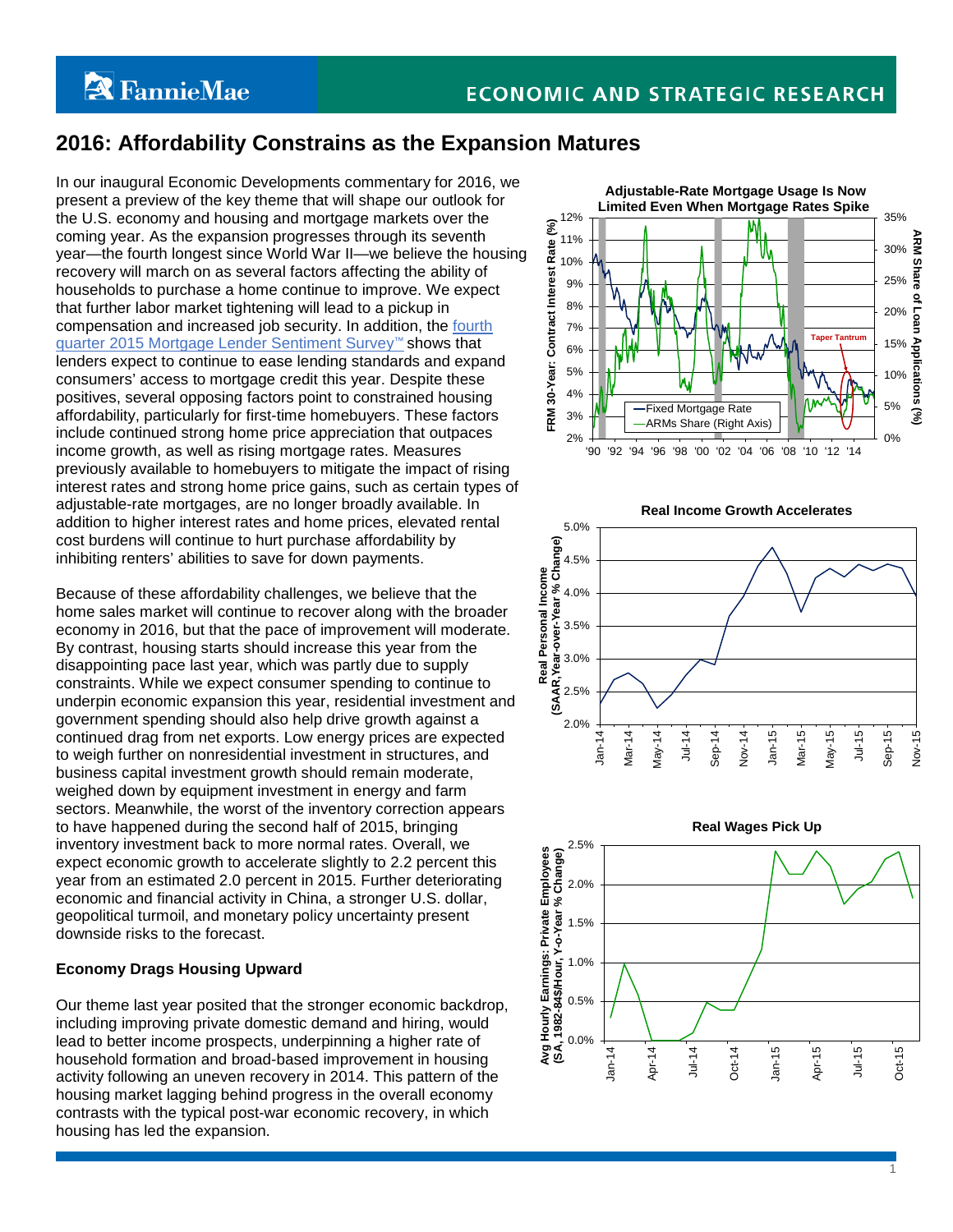As it turned out, we were wrong in our economic growth projection. Instead of strengthening, real gross domestic product (GDP) growth is poised to come in about 0.5 percentage points weaker than the 2.5 percent rate in 2014. Despite lackluster output, job creation was strong. The diverging GDP and job numbers imply continued feeble productivity growth. For the housing market, employment and income trends have more weight than GDP. By the end of 2015, the unemployment rate declined five percentage points from its cyclical peak. Reduced labor market slack helped push wages and personal income higher. Combined with low inflation, real average hourly earnings and real personal income picked up in 2015 from 2014, though the trend weakened toward the end of the year. Stronger income growth over the past year helped boost household formation and housing demand. When all of the 2015 housing data come in later this month, we expect to see the best housing market since 2007, as we had projected at the start of the year.

#### **Second Half Growth Disappoints**

The final estimate of third quarter economic growth came in at 2.0 percent annualized following a robust 3.9 percent rate in the prior quarter. The unwinding of an unsustainable pace of inventory investment during the first half of the year was the biggest drag on GDP. However, real inventory investment remained elevated in the third quarter, and recent data suggest that the painful but necessary inventory correction continued late last year, thereby also suppressing GDP growth in the final quarter of 2015. The strong dollar and soft overseas growth also weighed on net exports. However, domestic consumer and business demand, as measured by real final sales to private domestic purchasers, grew a solid 3.2 percent annualized in the third quarter.

Incoming data point to anemic headline and underlying economic growth for the fourth quarter, with consumer spending the biggest source of disappointment. So far, consumers have saved rather than spent the windfall from the decline in gasoline prices. Oil prices tumbled further in early January, with West Texas Intermediate oil declining to around \$31 per barrel at the time of this writing. While this presents good news for consumers, it presages more pain for the energy sector. Real consumer spending rebounded 0.3 percent in November following a flat reading in October. Spending likely ended 2015 on a weaker note, as chain store sales data for the holiday shopping season fell short of retailers' expectations, and auto sales declined 4.7 percent in December, the biggest drop in 2015 following three consecutive strong monthly gains. Despite the decline in December, auto sales posted a record high average pace of 17.4 million in 2015, thanks to easy access to credit and low gasoline prices. We estimate that real consumer spending came in at 2.2 percent annualized in the fourth quarter, at odds with declining gasoline prices and strong labor market conditions during the quarter. On the plus side, the buildup in savings late last year should help support spending in the near term.

The December jobs report provided a much-needed strong finish for 2015. With nonfarm payrolls rising 292,000 in December and positive revisions to prior months, the three-month average monthly gain of 284,000 marks the strongest pace of job growth since January 2015. Notably, construction payrolls rose 45,000 following a 48,000 gain in November. The 1.4 percent jump in construction employment between October and December was the second biggest two-month gain in the past decade. However, the strong increase was partly due to unseasonably

20 **(Annual Average, SAAR, Mil. Units)** 18 **Total Light Vehicle Retail Sales Total Light Vehicle Retail Sales**  16 14 SAAR, 12 10 (Annual Average, 8 6 4  $\overline{2}$  $\Omega$ '90 '95 '00 '05 '10 '15

**2015 Marks Best Year Ever for Auto Sales**





warm weather, which delayed construction layoffs that typically occur in the winter months and boosted the seasonally adjusted employment figure. The payback may come this month as the weather has returned to more normal winter patterns.

The one weak link in the December jobs report was the absence of a monthly increase in average hourly earnings (not adjusted for inflation); however, the year-over-year gain of 2.5 percent was at the upper end of the range witnessed during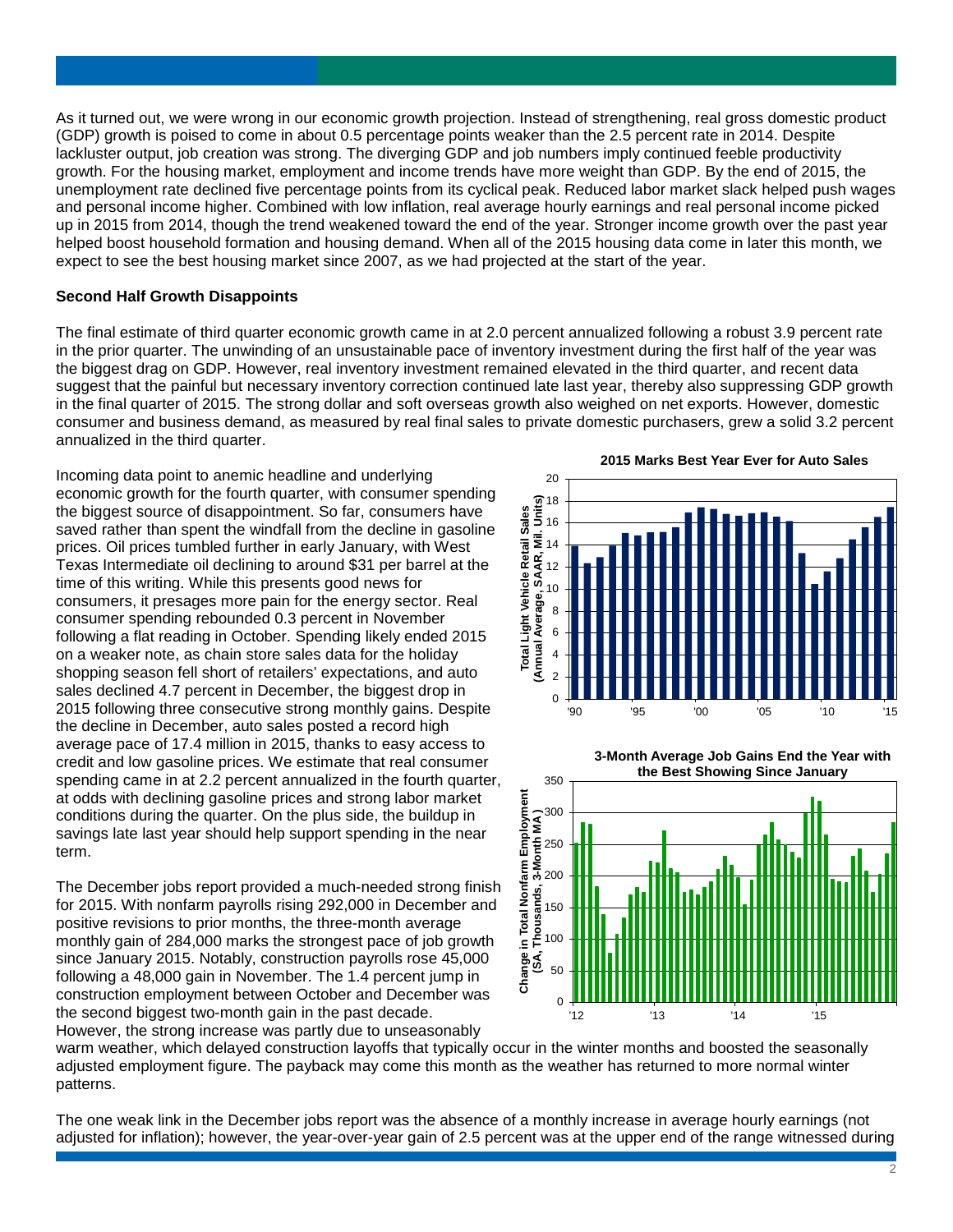the recovery, and, as noted previously, real earnings growth was relatively strong during 2015. The December unemployment rate was unchanged at 5.0 percent, but the lack of improvement was for the right reason as the labor force participation rate ticked up to 62.6 percent. However, the participation rate is little changed from a year ago and remains well below the rate of 65.7 percent registered at the start of the expansion. The employment-to-population ratio edged up to 59.5 percent in December, an expansion high but still well below the rate prior to the recession.

The upbeat December jobs report should allay worries generated by other incoming data, which have been weak and have sparked concerns that the troubles in China and other emerging markets could derail the U.S. economic expansion. Both the Dow Jones Industrial Average and the S&P 500 plunged more than 6 percent during the first week of 2016, each marking the worst first five-day start of any year. Manufacturing data continued to show malaise for the sector. Factory orders fell in November for the third time in four months. Core capital goods orders—non-defense capital goods excluding aircraft—also fell during the month following a slight gain in October, suggesting business capital investment growth will weaken in the current quarter.

A near-term turnaround in manufacturing appears unlikely. The Institute for Supply Management (ISM) indicated that the manufacturing sector contracted in December for the second consecutive month. The last time this occurred was when the economy was emerging from the recession in 2009. The ISM survey for the service sector showed that activity continued to expand outside of manufacturing, albeit at a slower pace. The strong dollar and weak global growth reduced exports of goods and services in November by more than 7 percent compared with a year ago, the worst performance since 2009. Imports also fell over the past year but at a more moderate rate of about 5 percent. We expect net exports to remain a drag on growth in 2016, but that the impact will be smaller than in 2015.

#### **Housing Roundup**

Home building activity picked up in November, as both single-family and multifamily starts surged. However, construction spending only posted a modest rise during the month, with single-family construction outlays edging up and multifamily construction spending declining. Meanwhile, existing home sales posted a double-digit drop in November, falling to the lowest level since April 2014. The new TILA-RESPA Integrated Disclosure (TRID) rule, which requires lenders to give buyers more time to review loan documents, may have delayed closings that otherwise would have occurred in November. If this is the case, we should see a sizable rebound in December.

New home sales increased in November but on the heels of substantial downward revisions, putting the three-month moving average well below the recent peak of earlier this year. The poor performance of November residential construction spending, combined with weak broker commissions implied by home sales, suggests much lower residential investment growth than we had expected in the prior forecast. Leading indicators of home sales were mixed: The pending home sales index fell in November for the third time over the last four months, while purchase mortgage applications rebounded in November and rose further in December.

At its December meeting, the Federal Open Market Committee (FOMC) raised the fed funds target rate 25 basis points, the first rate hike since 2006. So far, this first move has had a minimal impact on mortgage rates. In our view, the FOMC's dovish statement and minutes confirmed our expectations of a gradual pace of monetary policy normalization. We expect three fed funds rate hikes in 2016, one more than the fed funds futures market implies, but one less than the number indicated by the median projection of the FOMC members. Given the strong December jobs report but muted inflationary pressures and a strong dollar, the next rate hike will likely occur in March 2016. Based on current Fed guidance, we expect the reinvestment of the Fed's securities portfolio to continue for at least another year.

Because of the expected slow pace of U.S. monetary policy normalization and continued easing by major central banks around the globe, we project that the 30-year fixed mortgage rate will rise from 3.90 percent in the fourth quarter of 2015 to just 4.15 percent in the final quarter of 2016. While our base forecast points to a gradual rise in mortgage rates, a rate spike remains one of the downside risks for the housing market this year.

Home price appreciation remains strong. For example, the Case-Shiller national house price index rose 5.2 percent in October from a year ago, the biggest gain since July 2014. The CoreLogic national index advanced 6.3 percent in November from last year, also the biggest rise since July 2014. In addition to the overall indices, CoreLogic provides trends of four individual home-price tiers calculated relative to the median national home price. The low-price tier has appreciated most rapidly in recent months, increasing 8.2 percent year over year in November. Of the four segments, this low-price tier is the only one with prices surpassing their pre-bubble peak. Given that most potential first-time homebuyers will focus more on this segment of the market, where price gains continue to be robust and inventory is extremely lean,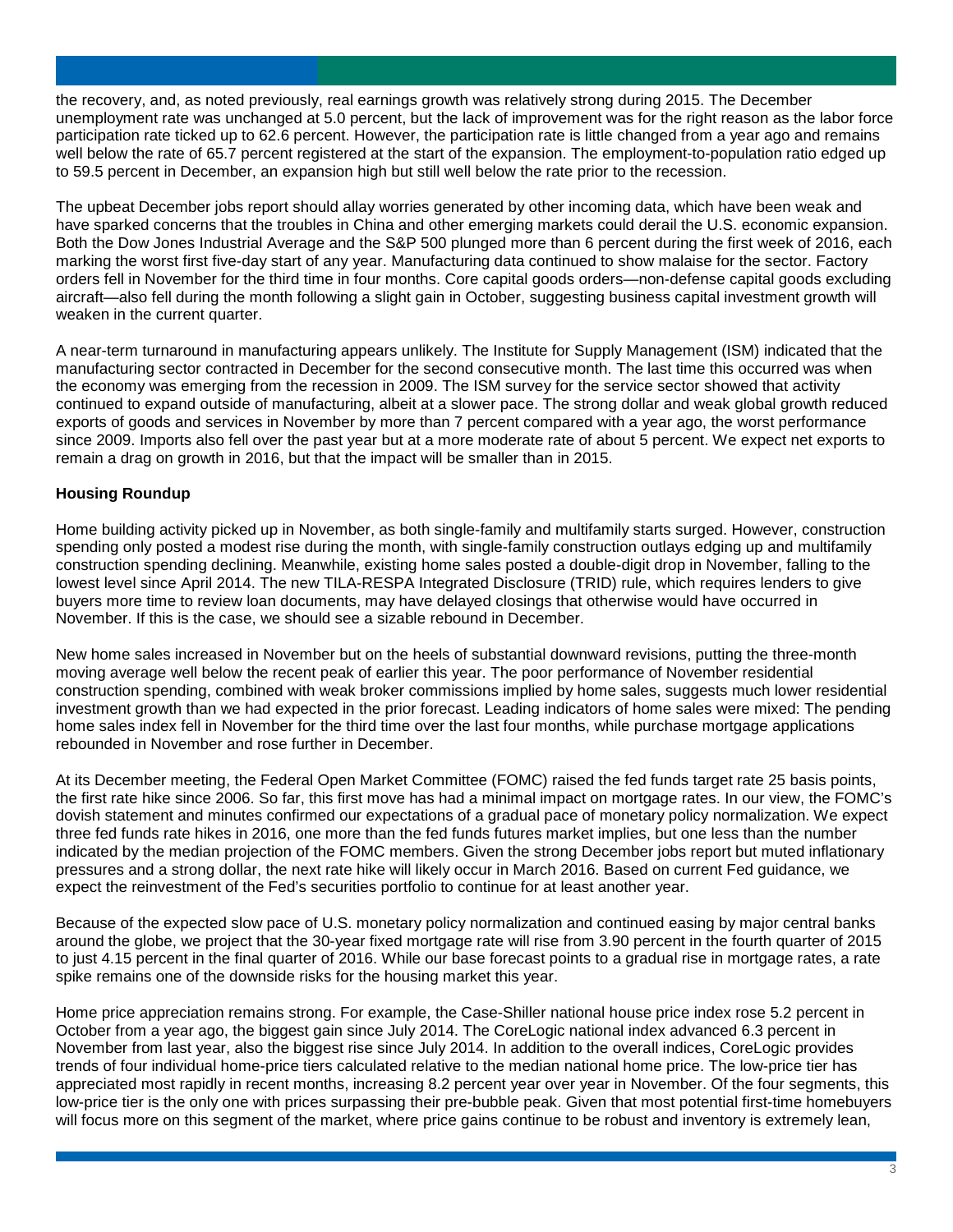they will likely encounter more difficulty in finding a home they can afford even if mortgage rates edge up only gradually this year as we expect.



**Note: Tier 1:** 0-75% of median, **Tier 2:** 75%-100% of median, **Tier 3:** 100%-125% of median, **Tier 4:** 125%+ of median

Although mortgage rates are expected to rise only slightly this year, we believe the home sales market will face a challenge of deteriorating housing affordability, driven by continued strong home price appreciation that outpaces household income growth, especially for potential first-time homebuyers. Furthermore, while lending standards have eased, they remain tight relative to the pre-bubble period. Thus, we expect growth in total home sales to moderate this

year to about 4.0 percent, compared with an estimated gain of 6.0 percent in 2015. Multifamily housing starts have been very robust throughout the expansion, so we expect only a small gain this year from already elevated levels. (For more information on rental market conditions, read the [January 2016 Multifamily Market Commentary\).](http://www.fanniemae.com/resources/file/research/emma/pdf/MF_Market_Commentary_011416.pdf) Single-family starts appear to have posted a sizable gain of approximately 9.0 percent in 2015, but the increase was from depressed levels. We expect single-family starts to rise about 17 percent this year, if our expectations of easing supply shortages (e.g., skilled labor, available lots) amid continued rising household formation come to fruition. Nonetheless, inventory should still remain historically lean, allowing another year of solid home price appreciation at the national level. However, price increases will vary significantly across regions, with moderating gains expected in some oil-producing states.



We revised lower our estimates of both purchase and refinance mortgage originations in the fourth quarter of 2015 to reflect lower home sales and refinance volume than anticipated. Following an estimated 29 percent rise in 2015, we expect total single-family mortgage originations to drop about 17 percent this year to \$1.4 trillion. As a result of the rising rate environment, the mortgage market is expected to tilt further toward purchase loans going forward. We expect the refinance share of originations to trend down from 46 percent in 2015 to 32 percent in 2016.

#### January 11, 2016 Economic & Strategic Research (ESR) Group

For a snapshot of macroeconomic and housing data between the monthly forecasts, please read ESR's [Economic and](http://www.fanniemae.com/portal/research-and-analysis/emma.html)  [Housing Weekly Notes.](http://www.fanniemae.com/portal/research-and-analysis/emma.html)

*Sources for chart data: Mortgage Bankers Association, Bureau of Economic Analysis, Bureau of Labor Statistics, Autodata, CoreLogic, Census Bureau, National Association of REALTORS®, Fannie Mae ESR Forecast*

*Opinions, analyses, estimates, forecasts and other views of Fannie Mae's Economic & Strategic Research (ESR) Group included in these materials should not be construed as indicating Fannie Mae's business prospects or expected results, are based on a number of assumptions, and are subject to change without notice. How this information affects Fannie Mae will depend on many factors. Although the ESR group bases its opinions, analyses, estimates, forecasts and other views on information it considers reliable, it does not guarantee that the information provided in these materials is*